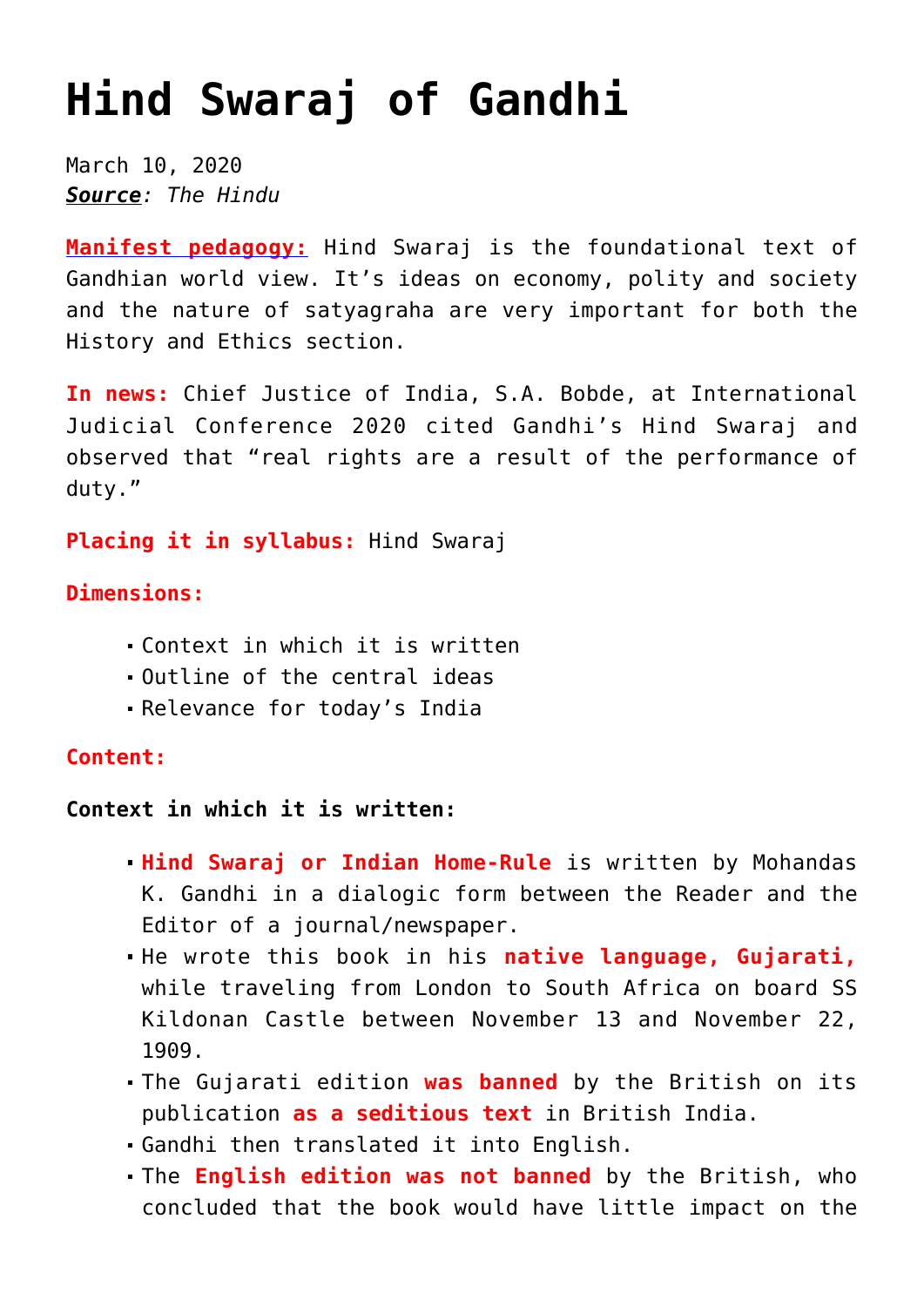English-speaking Indians' subservience to the British and British ideas.

It has also been translated to French.

Primarily Hind Swaraj **deals with two issues:**

(a) a critique of modern civilization,

(b) the nature and structure of Indian Swaraj and the means and methods to achieve it.

#### **Its central ideas:**

## *Malaise of Modern Civilization:*

- Gandhi's Hind Swaraj is primarily known for its **critique of modern civilization.**
- He makes a basic formulation that under the impact of the British rule **India is turning into an 'irreligious' country.**
- He talks about **Religion which underlies all religions**.
- He is of the opinion that **major developments** like railways, industries and the **emergence of new elites** like lawyers and doctors have **only led to the impoverishment of India.**
- $\blacksquare$  He argues that these elites have **accentuated the Hindu-Muslim dissensions** and helped the British to consolidate their position.
- He concludes his critique of modern civilization by comparing it to an Upas tree, a poisonous plant which destroys all life around it.

#### *English educational system:*

- He has described it as **'false education'**.
- For him the **basic aim of education should be** to bring our senses under our control and to help imbibe ethical behaviour in our life.
- He attacks the **newly emerged elite, a by-product of the**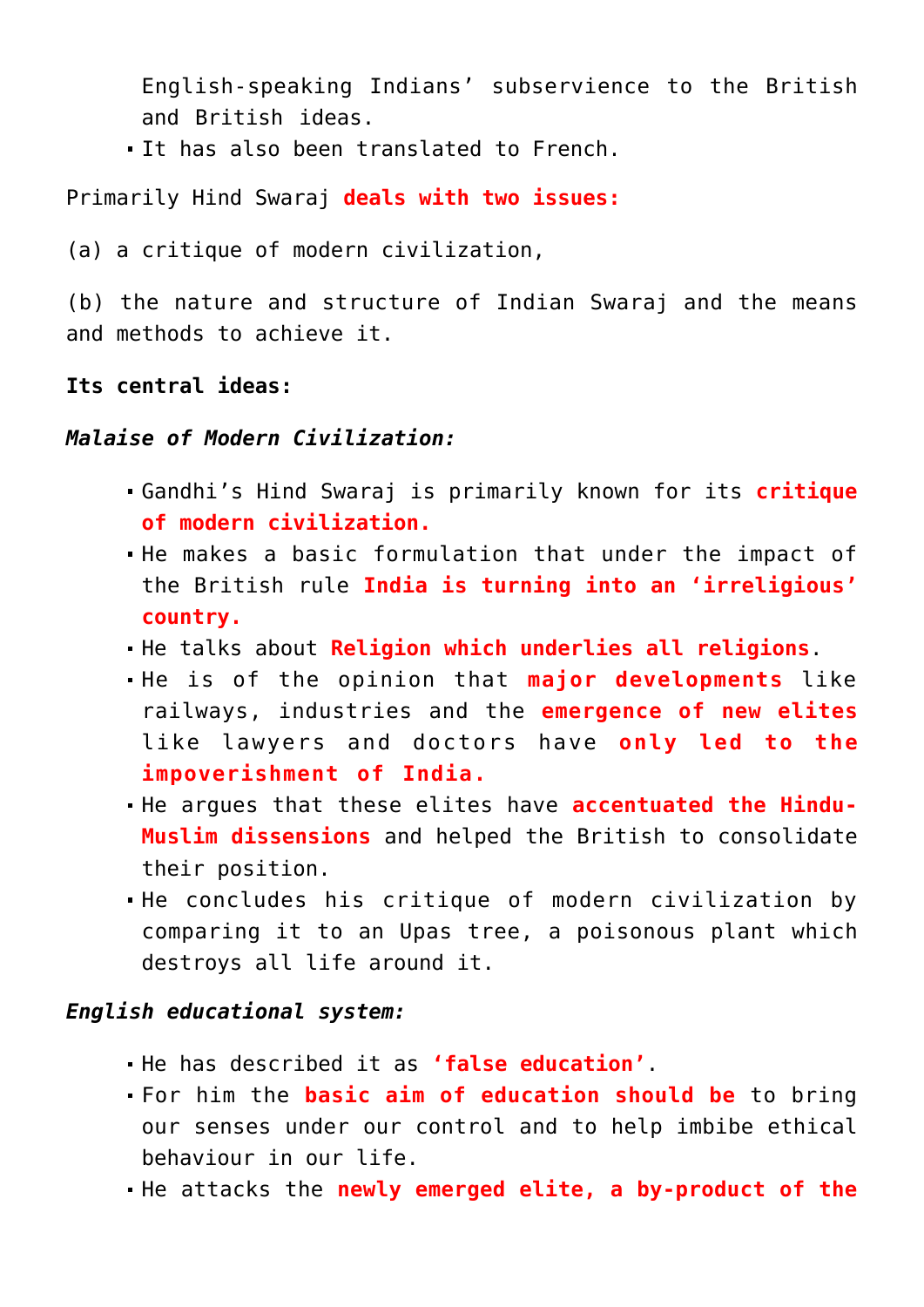**Macaulay system** of education, as they have enslaved India.

## *Swaraj of the Hind Swaraj:*

- He puts forward a basic formulation that mere transfer of power from British hands to Indian hands would not lead to true swaraj.
- He tries to define true swaraj by saying that if we (individuals) became free, India would be free.
- He opines that **'it is swaraj when we learn to rule ourselves'.**
- He made clear that there is a **symbiotic relationship between swaraj as 'self- rule'** of individual Indians **and swaraj as the home-rule or self- government** for the Indian people.
- **Home-rule that Indian people would achieve would be true only to the extent they are successful in being 'self ruling' individuals**.
- The real challenge to **free millions of people could not be achieved by the use of arms and violence,** as the 'holy land' of India would become 'unholy'.
- He urged that **India would require passive resistance, based on** *'love-force' or 'soul-force'* to move forward on the road to Swaraj.
- He explained the **concept of passive resistance** as a method of securing rights by going through 'personal sufferings'.
- He justified the use of soul force on the basis of the **concept of 'relative truth'.**
- He called the passive resistance not a 'weapon of the weak' but rather, a "**weapon of the strong".**
- He also hastens to add that a true passive resistor will have to *observe 'perfect chastity"* adopt *'voluntary poverty*' *'follow truth*' and *'cultivate fearlessness'.*

*Indian Nationhood:*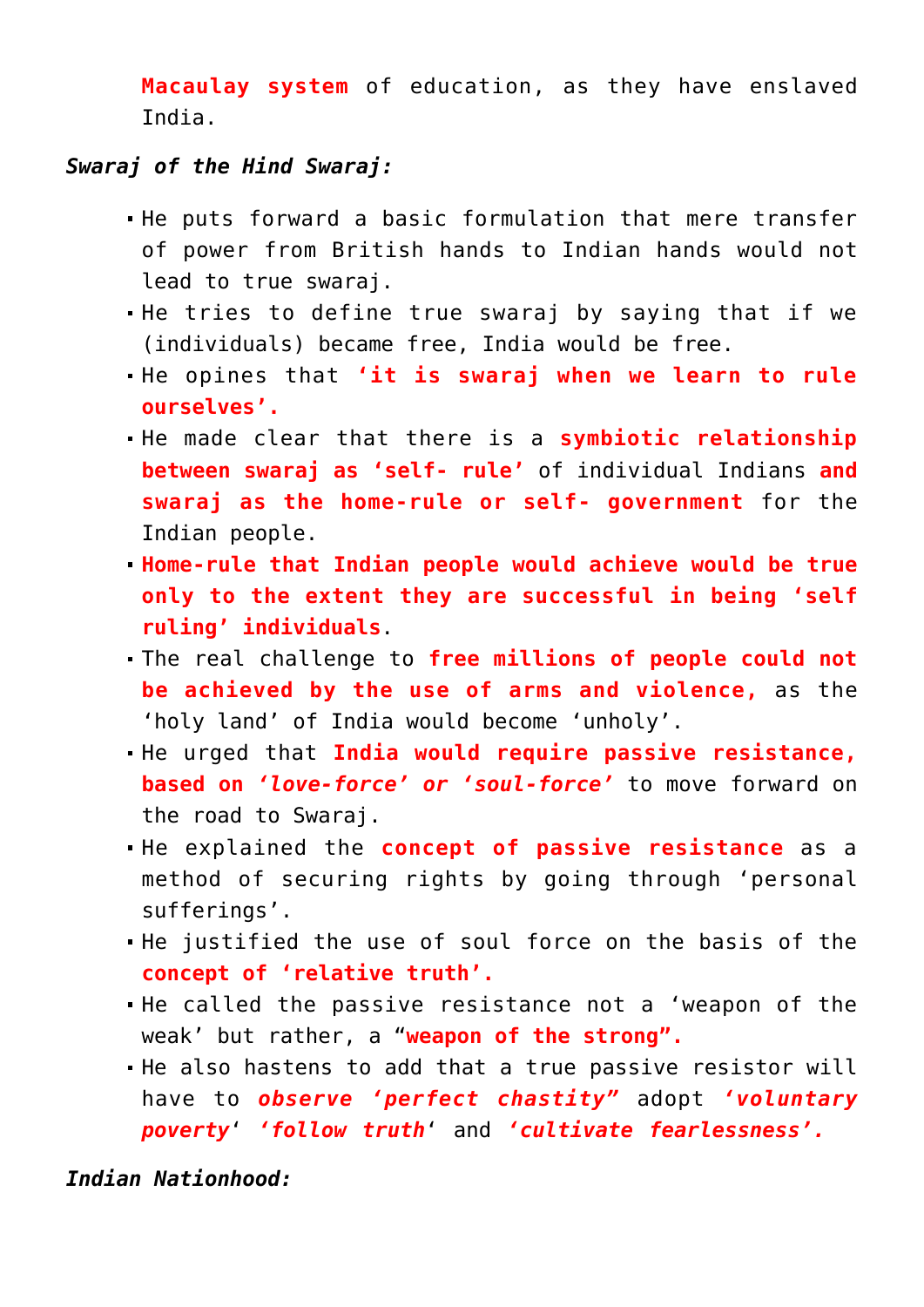- He propounded the **composite nature of Indian nationalism.**
- People with different religious backgrounds would continue to constitute one nation so long as they maintain the **principle of non-interference in one another's religion.**
- He rejected the British thesis that **India** was never a nation but reaffirmed that it has **always been a conglomerate of different creeds and communities.**
- He asserts that **seers and sages laid the foundation of national unity and Indian nationhood** by establishing centres of pilgrimage on the four corners of India and fired the imagination of our people with the idea of nationhood.

## *Vision of an Alternative Society:*

- Hind Swaraj presents the broad contours of an alternative society as a **new civilizational framework in a rudimentary form**.
- He defines it as that **'mode of conduct which points out to man the path of duty'.**
- He further adds that **moral behaviour is nothing but to attain 'mastery over one's mind'.**
- He believed that the **ancient Indian civilization fits the bill for being the true civilization**.
- Its **core values are** limits to self-indulgence in terms of luxuries and pleasures, emphasis on ancestral profession, rural life, its curb on unnecessary competitiveness and its preference for small scale technologies and decentralized polity.
- He admitted that at present modern India is moving away from these old values.

## **Relevance for today's India:**

Though most of these ideas have been discarded by the practitioners of 'realpolitik' all over the world